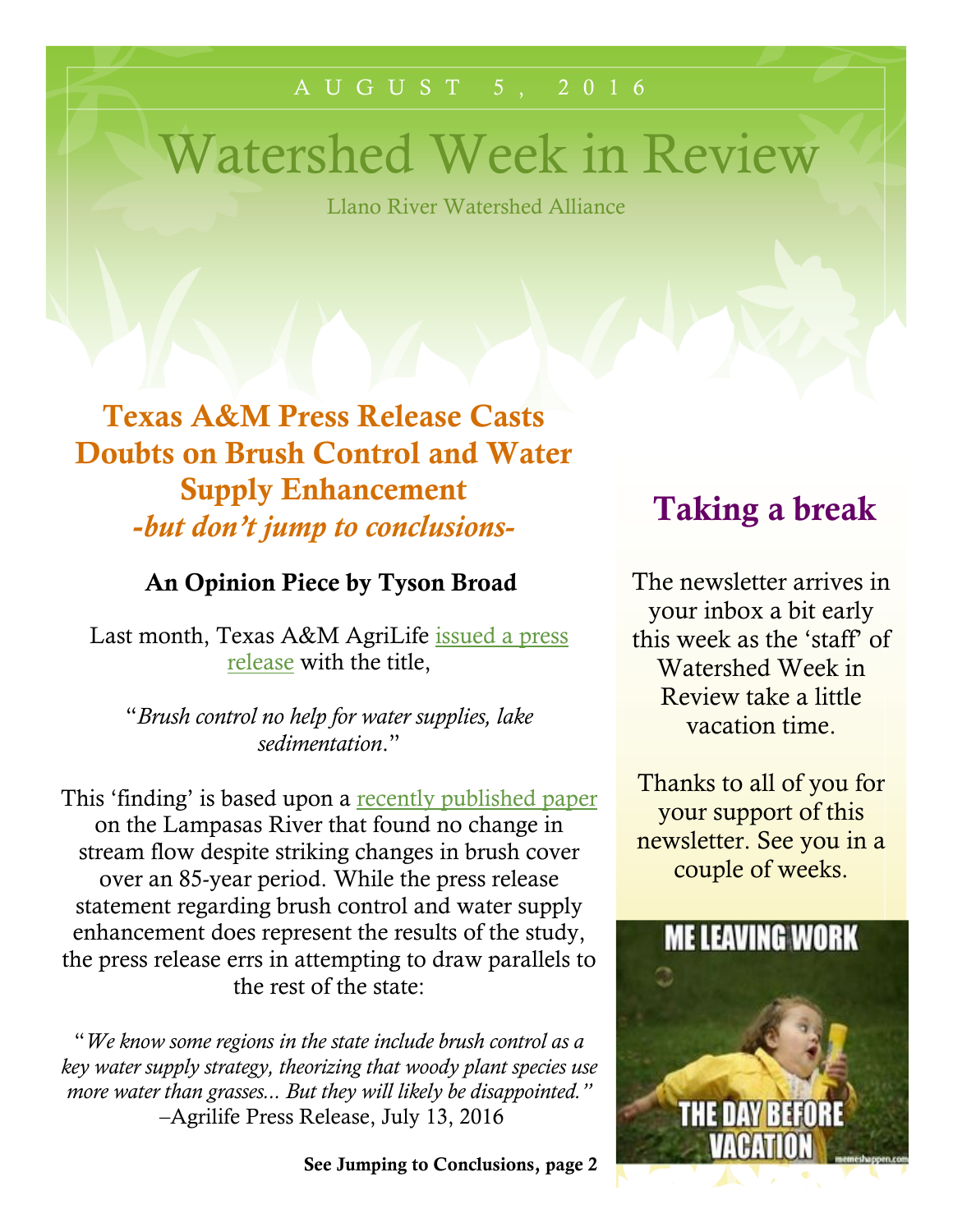# **Jumping to Conclusions…from page 1**

I believe it is not scientifically sound to equate the results of the Lampasas study to the rest of the state, specifically the Llano. Here's why:

- 1) A critical element in enhancing water supply from brush control is groundwater storage. The headwaters of the Llano, with its karst (caves) uplands, should be an ideal location for implementing brush control efforts to enhance water supply. Water previously lost to evapotranspiration from brush can readily infiltrate into the ground, recharge the groundwater, and later emerge as springflow in the river.
- 2) The headwaters of the Lampasas River, where the study was done, is similar to the headwaters of the Llano; they are both fed by springs emerging from limestone. However, the limestone feeding water to the Llano is much greater in area and volume than the limestone feeding the Lampasas. Consequently, the Llano



receives much greater water supply from springflow than does the Lampasas.

3) The Lampasas study found no significant changes in the relationship between rainfall and runoff to streams over an 85-year period, despite changes in land cover. However, the study did find that baseflow (springflow) as a proportion of total streamflow doubled during the first portion of the study period, which the study shows was during a period when woody vegetation was decreasing. Such results, if they were to occur in a system more dominated by springflow (such as the Llano) could prove significant. **Continued next page**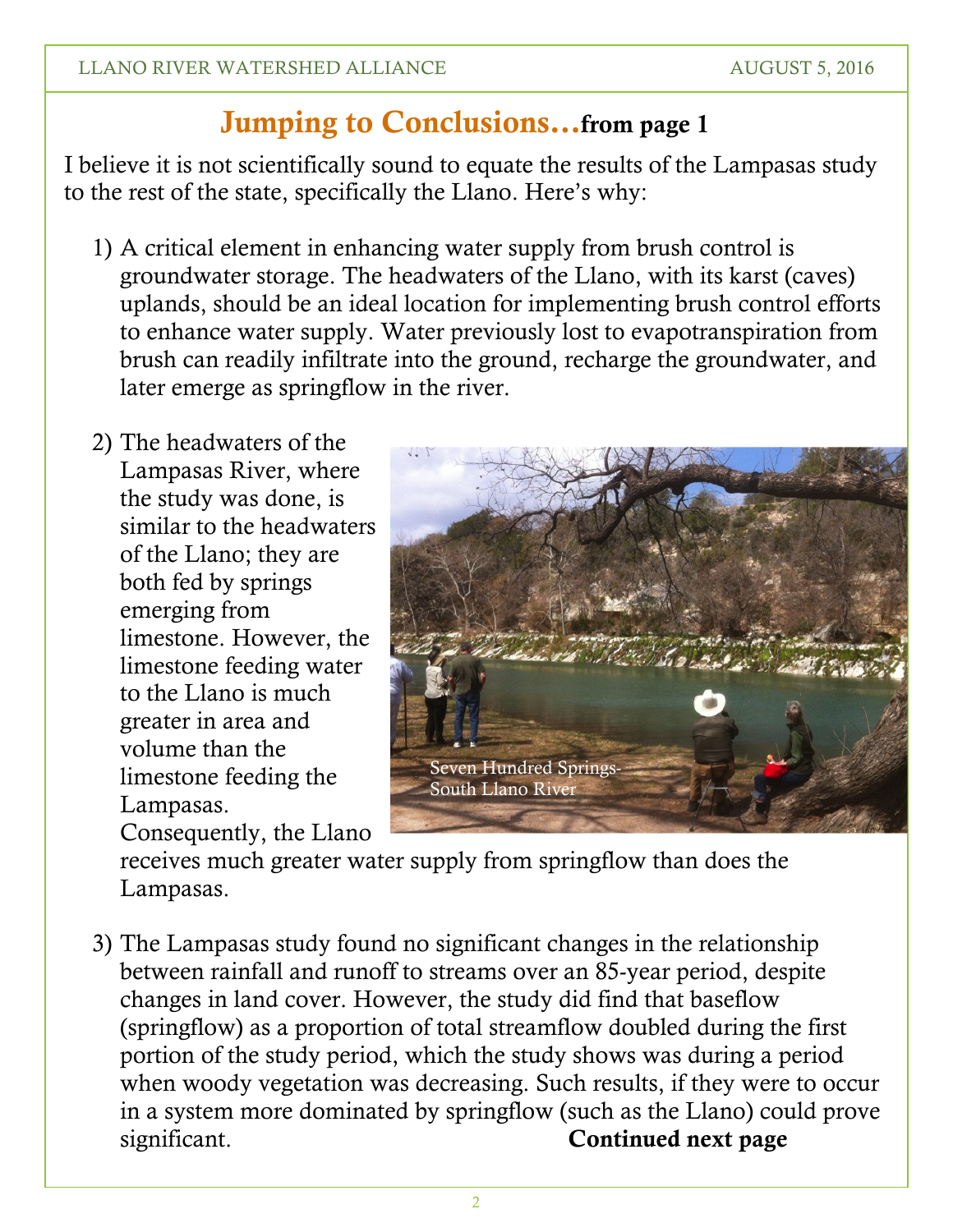#### LLANO RIVER WATERSHED ALLIANCE AUGUST 5, 2016

4) In developing the Upper Llano River [Watershed](http://media.wix.com/ugd/f8330c_112130a98fc64904bad21e6c02d0d0cf.pdf) Protection Plan, Texas Tech University prepared an ecological model to simulate what hydrologic changes might occur if today we begin removing 9,000 acres of brush in the watershed annually, replacing it with grasses. What the simulations show is that it takes about 10-12 years to begin seeing changes in hydrologic response, specifically changes in evapotranspiration (i.e. how much evaporates into the air from brush compared to grasses). After year 12 however, the changes, or decreases in evapotranspiration and assumed increases in infiltration or recharge appear to be significant, suggesting that there may indeed be benefits to water supply from brush control on a watershed scale.

While I will be the first to use the adage, "all models are wrong; some are useful," these results suggest that we do not yet fully understand the potential effects of brush control on water supply in the Edwards Plateau (and the Llano). Hopefully, future research at the Llano River Field Station and elsewhere will move us towards this better understanding.

Tyson Broad is a Board Member of the Llano River Watershed Alliance and editor of *Watershed Week in Review.* He is also the Watershed Coordinator for the Upper Llano River Watershed Protection Plan at the Llano River Field Station at Texas Tech-Junction. The views expressed in this opinion piece are his own.

## **Llano County Ranch keeps with the changes**

Joe Freeman, a former Texas State Soil and Water Conservation Board employee, continues the 132 year-old ranching tradition on the family ranch in northern Llano County.

*"When I was raised, we were kind of trained – you protect your country, you take care of it, and you pass it on. Those people I*



named a while ago, those are the people who slugged it out and worked their butts off out here. I *was just born into it. I'd be pretty counterfeit to just cash it in and walk away"*

Joe and his wife Carol share their trials and tribulations of keeping a family ranch together these days in this [article](http://www.llanonews.com/3939-hill-country-agriculture-carrying-on-the-tradition-at-the-freeman-ranch) from the *Llano News*…